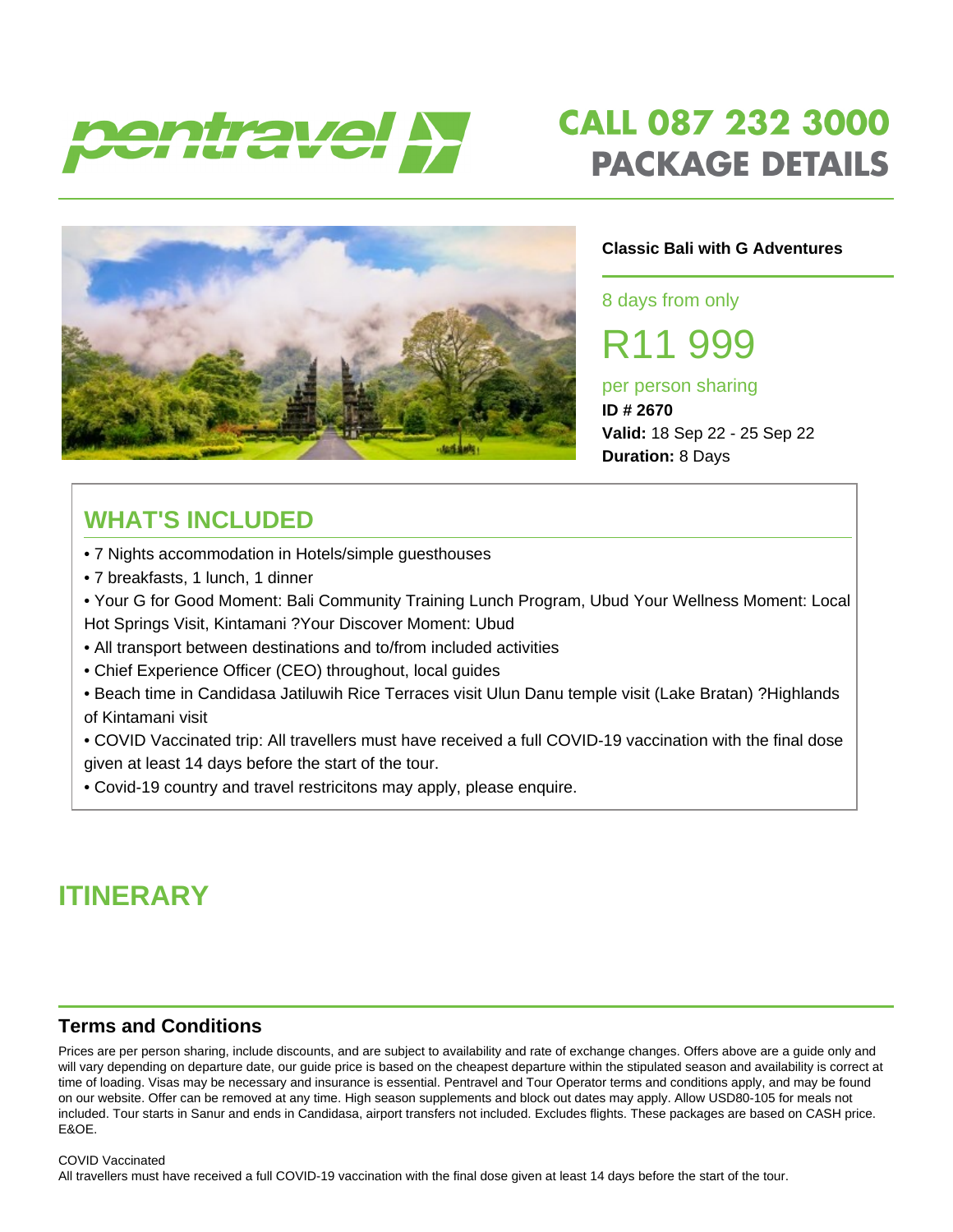

# **CALL 087 232 3000 PACKAGE DETAILS**

#### **DAY 1: Sanur**

Arrive at any time.

#### **DAY 2: Sanur/Munduk**

Visit the Lake Danu Bratan Temple and take a walk through the Jatiluwih Rice Terraces before arriving at the guesthouse in Munduk. Enjoy some delicious Balinese cuisine.

#### **DAY 3: Munduk/Kintamani**

Drive through lush rice fields and winding mountain roads to Kintamani, then take a dip in the local hot springs.

#### **DAY 4: Kintamani/Ubud**

Opt for a sunrise hike to the top of Mt Batur before travelling to the cultural heart of Bali, stopping for lunch at the G Adventures supported-Bali Community Training Lunch Program. Arrive in Ubud in the late afternoon for an orientation walk and some free time.

#### **DAY 5: Ubud**

Enjoy a free day to explore exactly what interests you in Ubud. Opt to visit the Monkey Forest, numerous temples, rice paddies, and markets. In the evening, opt to take in a traditional Kecak dance performance.

### **DAY 6: Ubud/Candi Dasa**

Visit Kerta Gosa, the historic court of justice, before the journey to Candidasa, a superb beach location perfect for relaxing.

#### **Terms and Conditions**

Prices are per person sharing, include discounts, and are subject to availability and rate of exchange changes. Offers above are a guide only and will vary depending on departure date, our guide price is based on the cheapest departure within the stipulated season and availability is correct at time of loading. Visas may be necessary and insurance is essential. Pentravel and Tour Operator terms and conditions apply, and may be found on our website. Offer can be removed at any time. High season supplements and block out dates may apply. Allow USD80-105 for meals not included. Tour starts in Sanur and ends in Candidasa, airport transfers not included. Excludes flights. These packages are based on CASH price. E&OE.

#### COVID Vaccinated

All travellers must have received a full COVID-19 vaccination with the final dose given at least 14 days before the start of the tour.